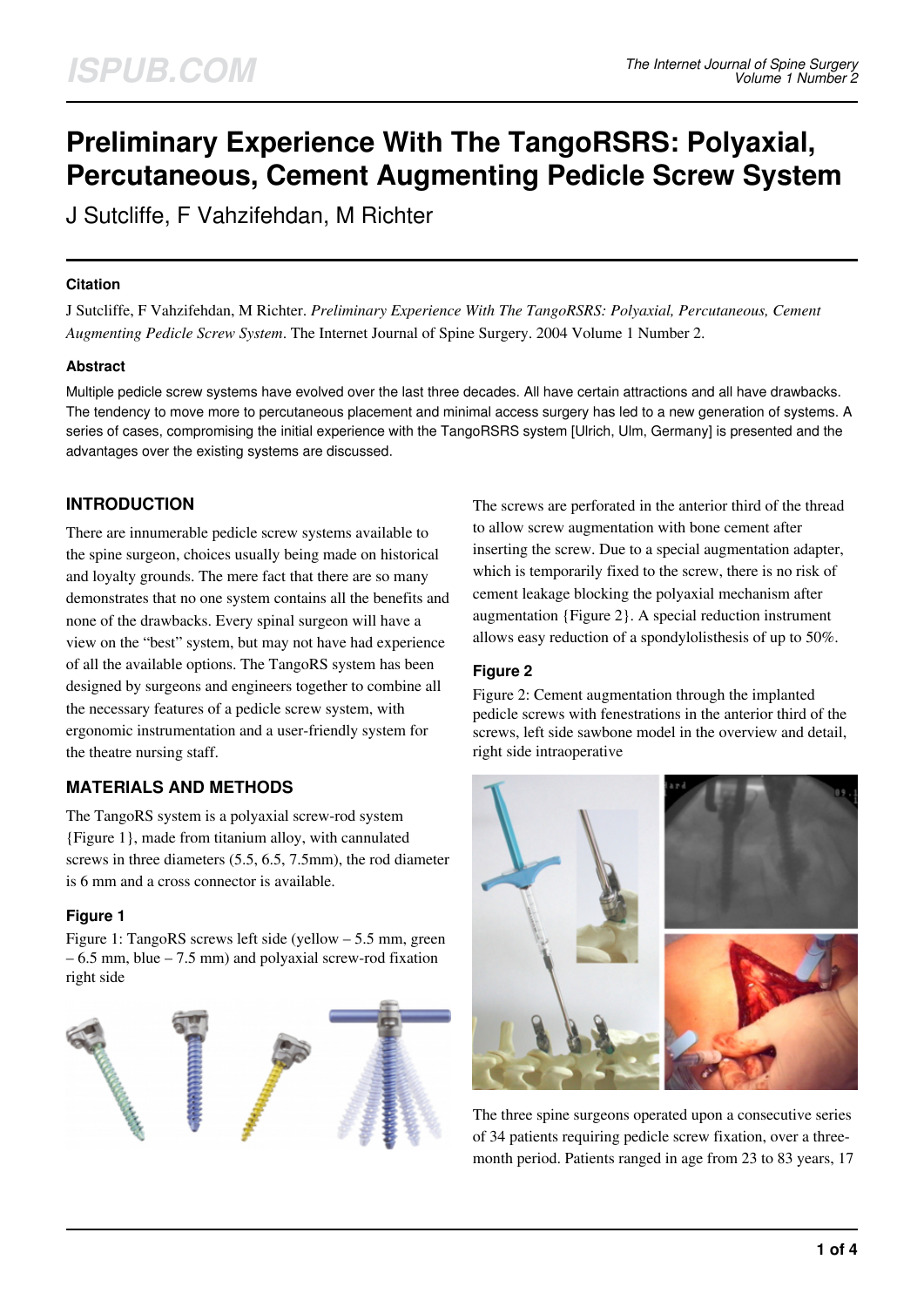were male. The indications for fusion were:

#### **Figure 3**

| Diagnosis                             | <b>Number of patients</b> |
|---------------------------------------|---------------------------|
| degenerative instability and stenosis | 15                        |
| degenerative scoliosis                | з                         |
| degenerative disc disease             | 3                         |
| spondylolisthesis                     | 5                         |
| failed back surgery syndrome          | 4                         |
| pathological # (metastasis)           | 2                         |
| spondylodiscitis                      | 2                         |

## **Figure 4**

Figure 3: X-rays of a four level procedure augmented with TLIF PEEK-cages



The TangoRS instrumentation was utilised, including guidewire percutaneous placement, when indicated. Cement augmentation, utilising the multiple fenestrations near the tip of the screws, was utilised in 8 patients, to reinforce osteoporotic vertebral bodies. 24 patients underwent single level fusion, 5 two level, 3 three level and in two a 4 level procedure {Figure 3} was performed. The postero-lateral fusion was augmented by a TLIF procedure in 23, PLIF in 2, ALIF in 2 and vertebral body replacement in 2.

# **RESULTS**

At follow up, thee were no signs of screw loosening. Fusion was augmented with rh-BMP-2 [Medtronic, Minneapolis, USA] in 4 cases. There were no neurological complications, no CSF leaks and no instrument failures. To date there have been no cases of infection or wound breakdown. Mean operating time was 150 minutes  $(40 – 240)$ ; mean blood loss was 220 ml (50 – 400).

# **DISCUSSION**

As with most developments in spinal surgery, there has been a huge proliferation of designs of instrumentation, for pedicle screw fixation of the lumbar spine. Initial designs from the 1970's  $\{\xi\}$  were simple systems allowing solid fixation between adjacent vertebrae. To facilitate reduction of spondylolisthesis and fracture, modifications were made  $\{6\}$ , leading to a widening of the indications, but also an increase in the complexity of the systems and trays. To facilitate fixation with less need for rod bending, polyaxial screw systems were developed  $\{3\}$  in the early 1990's, allowing easier rod placement, but bringing with them a new tier of concerns for the operating surgeon: would the fixation take the forces involved and would the stability be maintained over time?  $\{1\}$  In the  $2000$ 's, minimally invasive spinal surgery began to receive mainstream attention and the ability to place pedicle screws safely, through smaller and smaller incisions became the goal  $\{2\}$ . A wide variety of systems and applications followed. During this time, the design of the screw itself went through a renaissance. Screws which once resembles woodscrews now had self-tapping threads, self-drilling threads, cylindrical threads on conical shafts and tapered threads, widening at the base of the screw to conform better to the anatomy of the pedicle and to afford a more secure fit.

Cement vertebral augmentation has been used for many years, in cases of osteoporotic bone, by inserting cement into the drilled or tapped pedicle and then quickly inserting the screw to allow the cement to harden around it, rather like a rawlplug. This is known to have the effect of increasing the pullout strength of the screw  $\{_{4}\}.$ 

The TangoRS system has been designed jointly by engineers and surgeons, to allow this single system all the advantages a spinal surgeon would expect from a pedicle screw system and yet to keep it simple. The system is ergonomic, with padded contoured handles and has an appropriate range of the necessary screws, rods and connectors. The screws have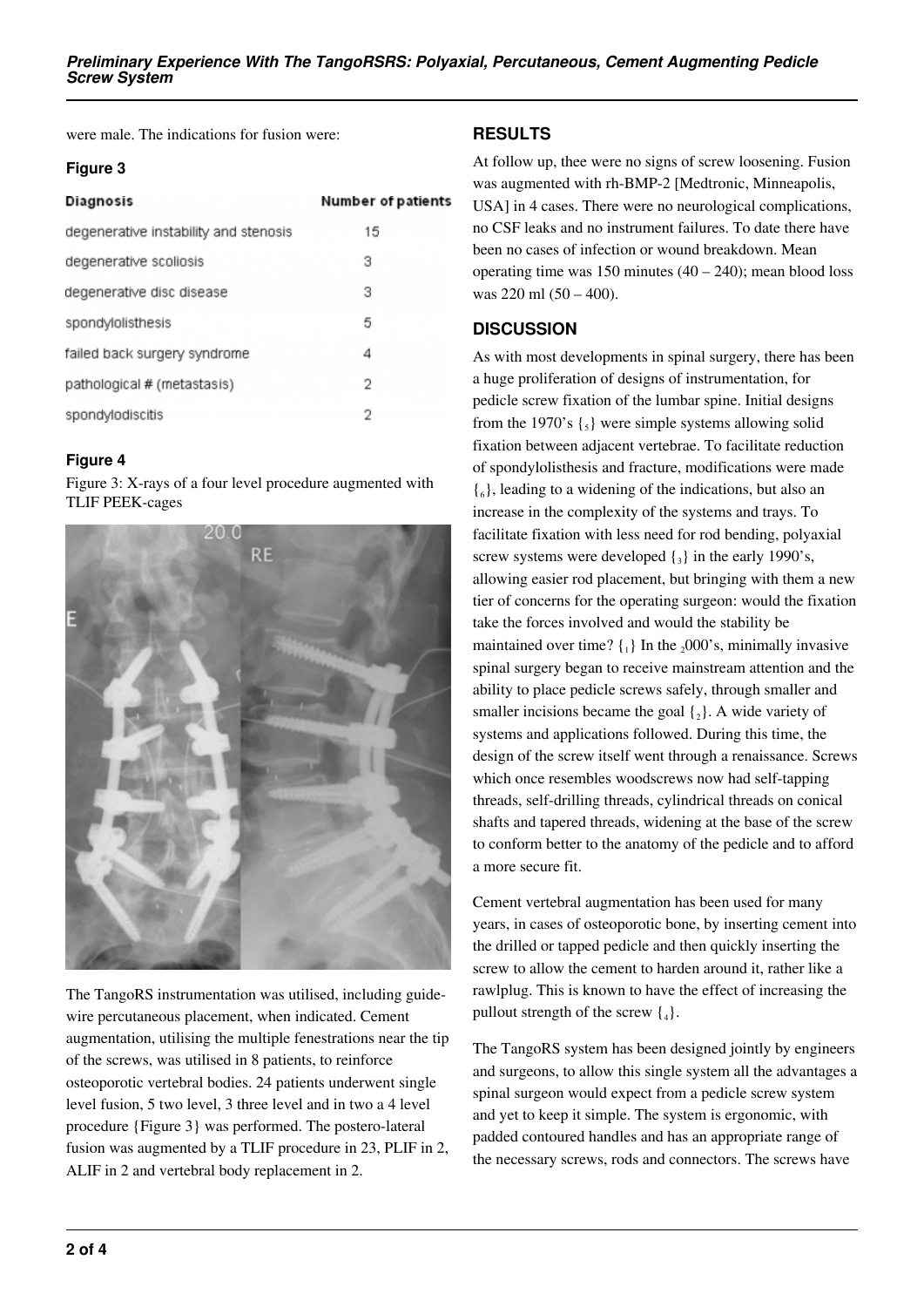a cylindrical thread on a conical shaft to give highest stability in within the pedicle, have thickened threads in the intra-pedicular region to increase the surface area in contact with the bone. The screws are cannulated to allow passage over a guide wire, a vital teaching aid and a useful adjunct for percutaneous placement, as well as allowing injection of cement into the vertebral body after screw placement. This allows maximal screw-to-bone contact and yet gives the surgeon the confidence that a potentially weak osteoporotic bone has been adequately reinforced, reducing the risk of collapse or screw loosening.

# **CORRESPONDENCE TO**

Marcus Richter, MD, PhD Head of the Spine Center St. Josefs-Hospital Solmsstrasse 15 D 65189 Wiesbaden Germany E-mail: mrichter@joho.de Internet: http://www.joho.de Phone: +49-611-177-3701 Fax:

#### +49-611-177-3702

#### **References**

1. Shepard MF, Davies MR, Abayan A, Kabo JM, Wang JC. Effects of polyaxial pedicle screws on lumbar construct rigidity. J Spinal Disord Tech. 2002 Jun;15(3):233-6. 2. Foley KT, Gupta SK. Percutaneous pedicle screw fixation of the lumbar spine: preliminary clinical results. J Neurosurg Spine. 2002 Jul. 97(1): 7-12. 3. Fogel GR, Reitman CA, Liu W, Esses SI. Physical characteristics of polyaxial-headed pedicle screws and biomechanical comparison of load with their failure. Spine. 2003 Mar 1;28(5):470-3. 4. Zindrick MR, Wiltse LL, Widell EH, Thomas JC, Holland WR, Field BT, Spencer CW. A biomechanical study of

intrapeduncular screw fixation in the lumbosacral spine. Clin Orthop. 1986 Feb;(203):99-112.

5. Steffee AD, Biscup RS, Sitkowski DJ. Segmental spine plates with pedicle screw fixation. A new internal fixation device for disorders of the lumbar and thoracolumbar spine. Clin Orthop. 1986 Feb;(203):45-53.

6. Guyer DW, Wiltse LL, Peek RD. The Wiltse pedicle screw fixation system.

Orthopedics. 1988 Oct;11(10):1455-60.